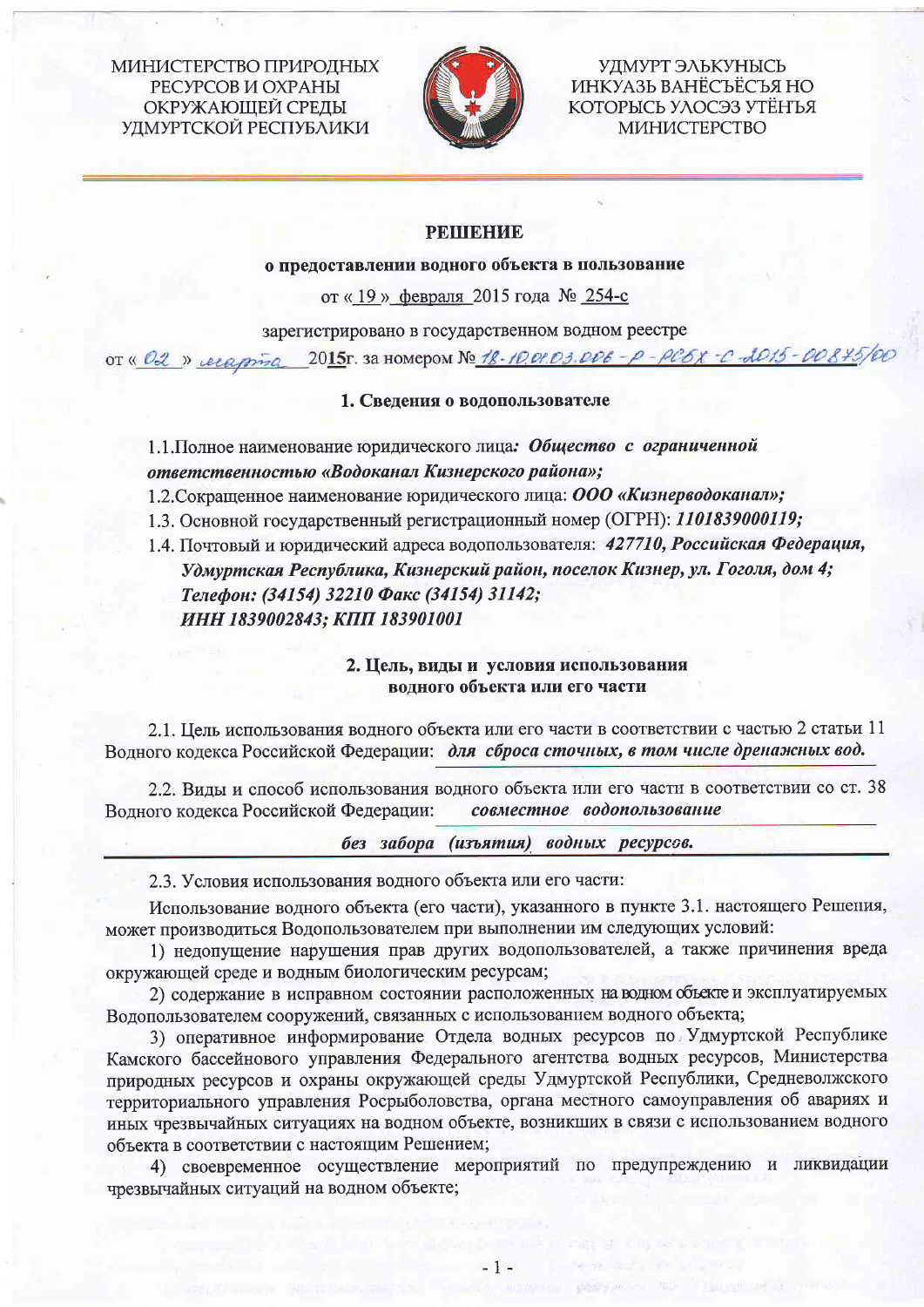5) согласовать программу ведения регулярных наблюдений за водным объектом (р. Люга) и его водоохранной зоной, а также программу проведения измерений качества сточных вод с Отделом водных ресурсов по Удмуртской Республике Камского бассейнового водного управления Федерального агентства водных ресурсов в течение 15 рабочих дней с момента регистрации настоящего решения в государственном водном реестре и представить в Министерство природных ресурсов и охраны окружающей среды Удмуртской Республики не позднее 10 апреля 2015 года. Ведение регулярных наблюдений за водным объектом (в фоновом и контрольном створах, расположенных не далее 100 м выше и 100 м ниже по течению реки от места выпуска сточных вод) и его водоохранной зоной осуществлять по согласованной программе, а также представлять сведения, получаемые в результате наблюдений за водным объектом (его морфометрическими особенностями) и его водоохранной зоной в соответствии с приказом Минприроды России от 06.02.2008 № 30, и статистическую отчетности по форме 2-ОС «Сведения о выполнении водоохранных работ на водных объектах» в указанный территориальный орган Федерального агентства водных ресурсов и в Министерство природных ресурсов и охраны окружающей среды Удмуртской Республики;

6) отказ от проведения работ на водном объекте (природном), приводящих к изменению его естественного водного режима.

7) осуществление сброса хозяйственно-бытовых сточных вод с очистных сооружений ООО «Водоканал Кизнерского района» в следующем месте на водном объекте:

в реку Люга через один организованный выпуск,

(наименование водного объекта, описание места сброса)

расположенный на расстоянии 25,0 км от устья водотока;

на территории п. Кизнер Кизнерскогоо района Удмуртской Республики

географические координаты места выпуска: 56°16'51,5" с. ш., 51°29'39,6" в. д.;

8) осуществление сброса хозяйственно-бытовых сточных вод с использованием следующих водоотводящих сооружений:

сброс очищенных хозяйственно-бытовых сточных вод осуществляется

(приводится характеристика водоотводящих сооружений)

по безнапорному трубопроводу диаметром d= 200мм протяженностью 158,0 м от

контактного резервуара в бетонный сливной лоток шириной 0,3 м протяженностью 3,0 м,

далее в р. Люга. Выпуск берегового типа, сосредоточенный, незатопленный.

Комплекс канализационных очистных сооружений (КОС) представлен сооружениями:

1) Станция биологической очистки хозяйственно-бытовых сточных вод в составе:

I. Сооружениями механической очистки в составе:

-блок приемной камеры КНС:

II. Сооружениями биологической очистки в составе:

- компактная установка: 4-х секции по 25 м<sup>3</sup>/ сутки, состоящая из аэротенка с пневматической системой аэрацией, совмещенного с вторичным отстойником размер установки 15,7х6,5х2,5м;

III. Сооружениями по обработке осадка:

-иловые площадки - 2 карты размером 4,0х2,5м;

IV. Сооружениями обеззараживания стоков в составе:

- электролизная;

- хлораторная;

- контактный резервуар.

Проектная производительность очистных сооружений 100,0 м<sup>3</sup>/сутки.

Фактическая производительность по расчетным данным - 37,84 м<sup>3</sup>/сутки.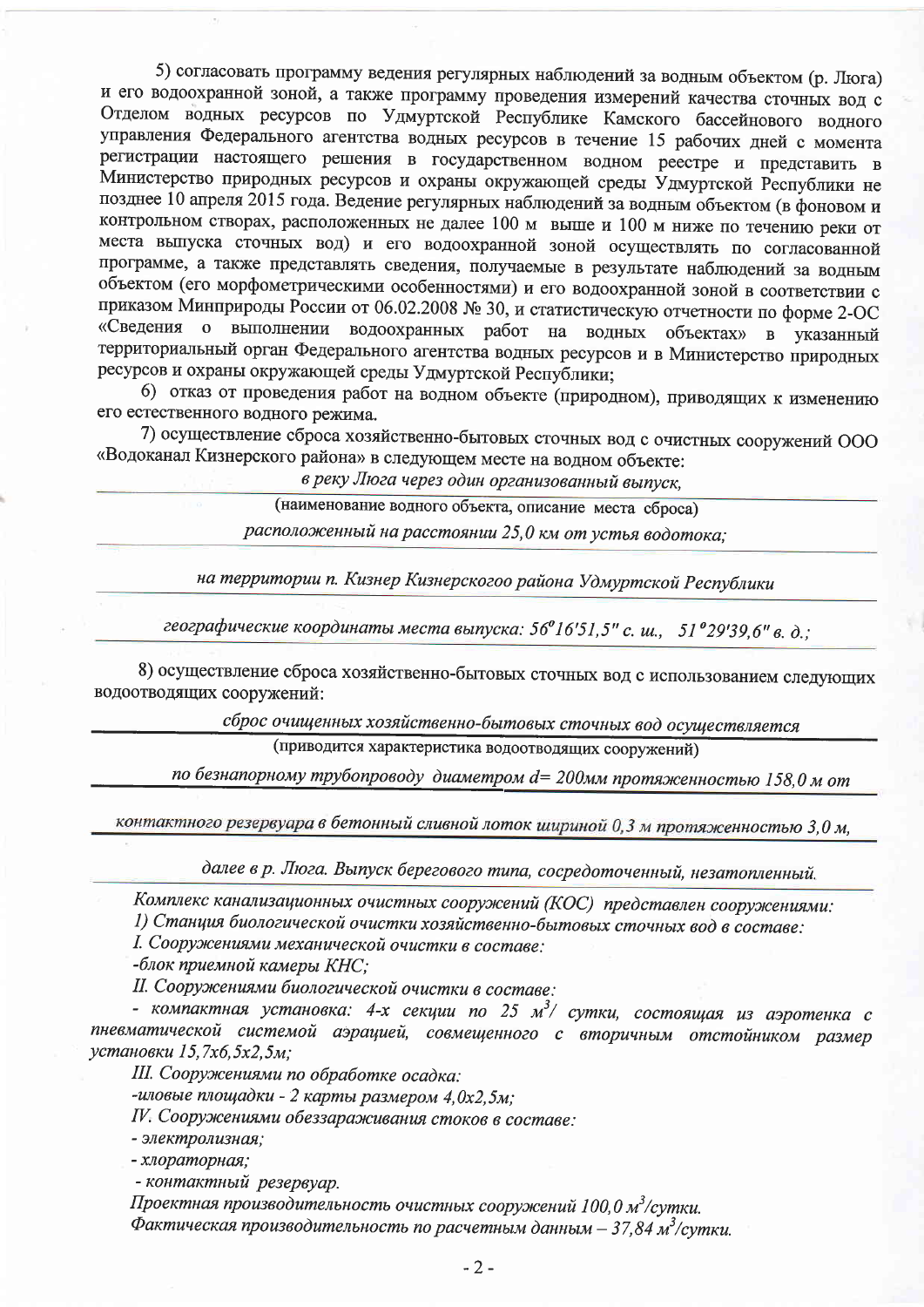9) объем сброса сточных вод не должен превышать:

 $3,426 \frac{m^3}{4ac}$ ;

Учет объема сброса сточных вод производится в соответствии с Порядком ведения собственниками водных объектов и водопользователями учета объема забора (изъятия) водных ресурсов из водных объектов и объема сброса сточных вод и (или) дренажных вод, их качества (далее - Порядок). утвержденным приказом Минприроды РФ от 08.07.2009г. № 205 исходя из учета водопотребления по методике исчисления объемов сбрасываемых сточных вод, согласованной в соответствии с п. 9 Порядка с Отделом водных ресурсов по Удмуртской Республике Камского БВУ Федерального агентства водных ресурсов;

82,22 м<sup>3</sup>/сүтки:

30 010,70  $m^3$ /200

10) максимальное содержание загрязняющих веществ в сточных водах не должно превышать следующих значений:

| NoNo<br>$\pi/\pi$ | Наименование загрязняющих веществ | Содержание загрязняющих веществ,<br>сбрасываемых сточных водах (мг/дм <sup>3</sup> ) |
|-------------------|-----------------------------------|--------------------------------------------------------------------------------------|
| 1.                | Взвешенные вещества               | 9,2                                                                                  |
| $\overline{2}$ .  | БПК полн.                         | 3,0                                                                                  |
| 3.                | <b>XIIK</b>                       | 24,80                                                                                |
| 4.                | Сухой остаток                     | 1000,0                                                                               |
| 5.                | Аммоний-ион                       | 0,4                                                                                  |
| 6.                | Нитрит-анион                      | 0,08                                                                                 |
| $7. -$            | Нитрат-анион                      | 40,0                                                                                 |
| 8.                | C <sub>II</sub> AB                | 0,50                                                                                 |
| 9.                | Хлорид-анион                      | 10,0                                                                                 |
| 10.               | Сульфат-анион                     | 25,0                                                                                 |
| 11.               | Нефтепродукты                     | 0,011                                                                                |
| 12.               | Фосфаты                           | 0,2                                                                                  |
| 13.               | Железо                            | 0,1                                                                                  |

## Сброс веществ, не указанных выше запрещен.

Осуществлять анализ сточных вод по микробиологическим показателям в соответствии с программой проведения измерений качества сточных (в том числе дренажных) вод:

Общие колиформные бактерии (допустимо содержание не более 500 КОЕ/100 мл);

Колифаги (допустимо содержание не более 100 БОЕ/100мл);

Термотолерантные колиформные бактерии (допустимо содержание не более100 КОЕ/100мл); Жизнеспособные яйца гельминтов (аскарид, власоглав, токсокар, фасциол не допускается в 25 л); Жизнеспособные цисты кишечных патогенных простейших (не допускается в 25 литрах); Возбудители инфекционных заболеваний (не должны содержаться в воде)

Сточная вода на выпуске не должна оказывать острого токсического действия на тест-объекты. Качество сбрасываемых сточных вод по гидрохимическим и микробиологическим показателям определяется инструментальными методами по показаниям стандартизованных средств измерений лаборатории, аккредитованной на техническую компетентность в соответствии с требованиями государственных стандартов;

11) осуществление сброса сточных вод в соответствии с графиком их выпуска (сброса), согласованным с органами, принявшими настоящее решение (Приложение 5.3 к настоящему Решению). Не допускается залповых сбросов сточных вод;

12) обработке осадков, образующихся на очистных сооружениях при очистке сточных вод, в строгом соответствии с установленными технологическими режимами. Утилизация (захоронение) осадков сточных вод из очистных сооружений должна осуществляться в соответствии с требованиями, установленными законодательством Российской Федерации по обращению с отходами производства;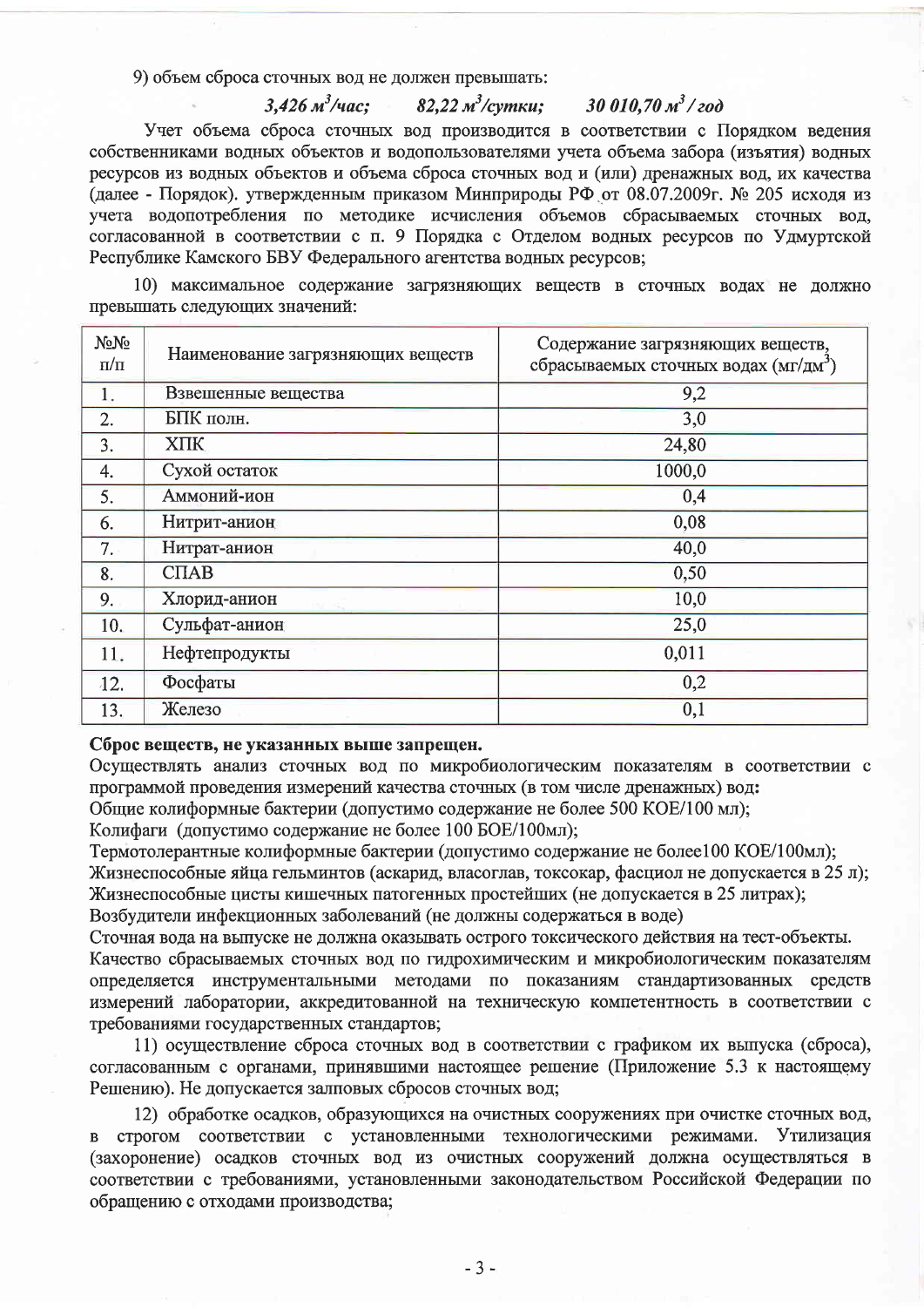#### в реке Люга 13) вода

(наименование водного объекта)

в месте сброса сточных и (или) дренажных вод в результате их воздействия на водный объект должна отвечать следующим требованиям:

а. На поверхности воды не должны обнаруживаться плавающие примеси (вещества): пленки нефтепродуктов, масел, жиров и скопление других примесей.

б. Температура воды в результате сброса сточных вод не должна повышаться по сравнению с естественной температурой водного объекта более чем на 5°С с общим повышением температуры не более чем до 20° С летом и 5° С зимой для водных объектов, где обитают холодолюбивые рыбы и не более 28° С летом и 8° С зимой в остальных случаях. В местах нерестилищ налима запрещается повышать температуру воды зимой более чем на  $2^{\circ}$ С.

в. Водородный показатель (pH) не должен выходить за пределы  $6.5 - 8.5$ .

г. Растворенный кислород должен быть не менее: в зимний (подледный) период – 6 мг/дм<sup>3</sup>; в летний (открытый) период - 6 мг/дм<sup>3</sup>.

д. Минерализация не более - 1000,0 мг/дм<sup>3</sup>

е. Сточная вода на выпуске в водный объект не должна оказывать острого токсического действия на тест-объекты. Вода водного объекта в контрольном створе не должна оказывать хронического токсического действия на тест-объекты;

14) содержание в исправном состоянии эксплуатируемых Водопользователем очистных и водоотводящих сооружений:

15) соблюдение специального режима хозяйственной деятельности, установленного на территории водоохраной и рыбоохранной зон, а также прибрежной защитной полосы р. Люга в соответствии с требованиями статьей 65 Водного кодекса Российской Федерации от 03.06.2006 г. №74-ФЗ и ст. 48 Федерального закона о рыболовстве и сохранении водных биологических ресурсов от 20.04.2004г. №166-ФЗ;

16) обеспечение выполнения плана водоохранных мероприятий ООО «Водоканал Кизнерского района» по реке Люга при использовании для сброса очищенных сточных вод, в том числе установку в срок до 31.12.2015 средства измерения объема сброса сточных вод, а также проведение производственного экологического контроля за характером изменения компонентов экосистемы (среды обитания водных биологических ресурсов) в соответствии со ст. 67 Федерального закона «Об охране окружающей среды» от 10 января 2002 г. № 7-ФЗ;

Обеспечить своевременное предоставление результатов наблюдений 17) за морфометрическими характеристиками водного объекта (изменения глубины реки, береговой линии в месте выпуска) и его водоохраной зоной в месте водопользования в соответствии с приказом Минприроды России от 06.02.2008 № 30;

18) Обеспечить выполнение условий по охране окружающей среды, по рациональному использованию и воспроизводству природных ресурсов, в том числе водных биологических ресурсов, установленных иными заинтересованными органами исполнительной власти в рамках действующего законодательства (п. 1 ст. 34 Федерального закона «Об охране окружающей среды» от 10.01.2002 № 7-ФЗ);

19) ежеквартального представления не позднее 10 числа месяца, следующего за отчетным кварталом бесплатно в

# Министерство природных ресурсов и охраны окружающей среды

Удмуртской Республики, а также в Отдел водных ресурсов по Удмуртской Республики Камского бассейнового водного управления

отчетов по следующим разделам:

- о выполнении условий использования водного объекта, указанных в разделе 2, подраздел 2.3. (пп.1-18 по каждому пункту) настоящего Решения;

- о выполнении плана водоохранных мероприятий, с указанием объемов денежных средств, израсходованных на его реализацию;

- о результатах наблюдений за качеством поверхностных вод в фоновом створе, расположенным не далее 100 м выше по течению реки от места сброса сточных вод и контрольном створе, расположенным не далее 100 м ниже по течению реки от места сброса сточных вод;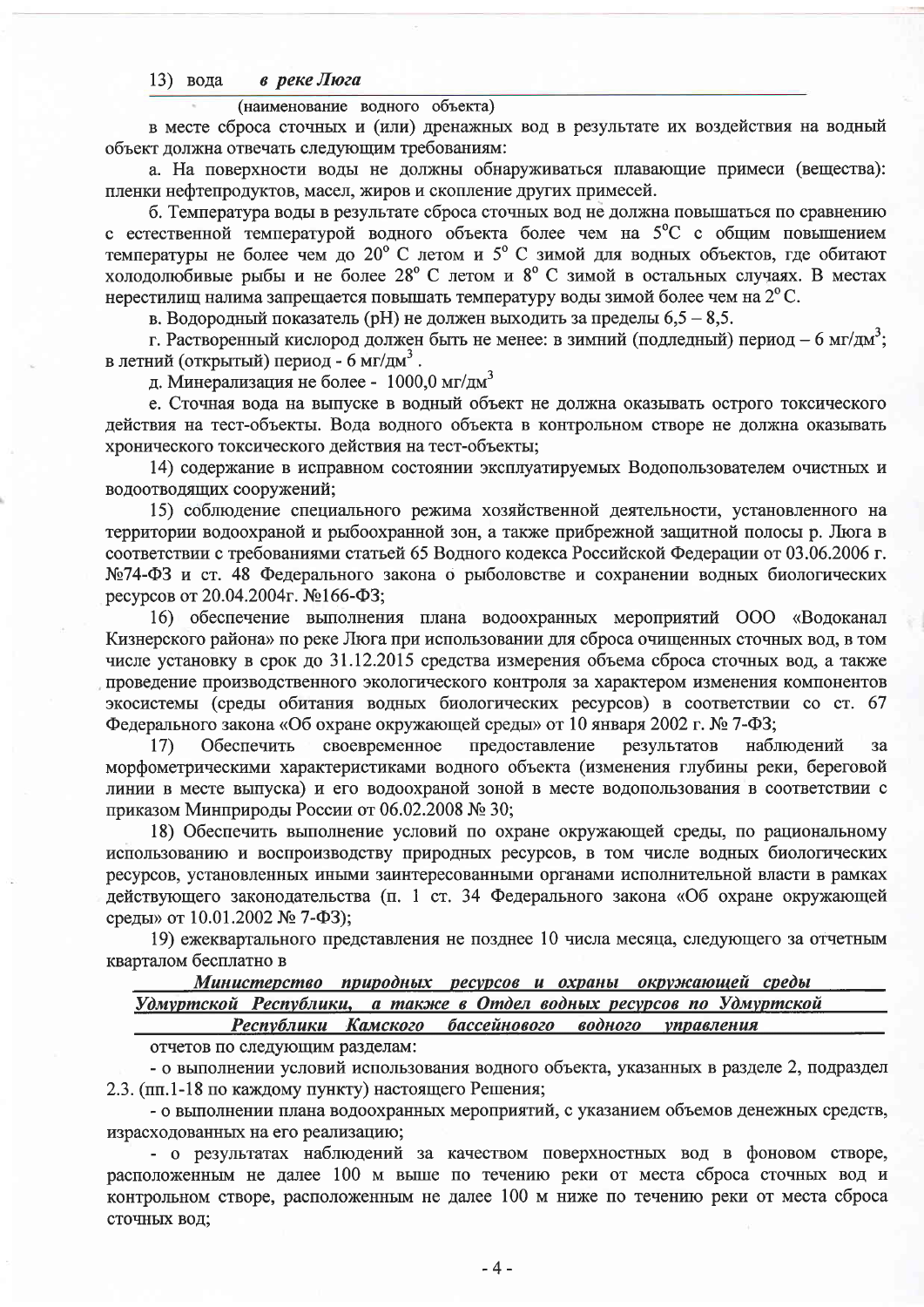- о результатах учета объема сброса сточных, в том числе дренажных, вод и показателей их качества.

## 3. Сведения о водном объекте

#### $3.1$ часть реки Люга, расположенная на расстоянии 25,0 км от устья водотока (наименование водного объекта согласно данным государственного водного реестра

бассейн реки Вятка Камского бассейнового округа

и местоположение водного объекта: речной бассейн,

Удмуртская Республика, Кизнерский район, п. Кизнер,

субъект Российской Федерации, муниципальное образование)

Код водохозяйственного участка: 10.01.03.006 (р. Вятка от г. Вятские Поляны до устья)

3.2. Морфометрическая характеристика водного объекта:

Река Люга – левый приток первого порядка р. Вятка, впадающий в нее на 82 км от устья. Длина реки 72 км.

средняя глубина реки - 0.42 м;

*ширина реки* – 8,50 м;

коэффициент извилистости - 1,6;

 $\kappa$ оэффициент шероховатости - 0,040.

3.3. Гидрологическая характеристика водного объекта в месте водопользования: Наименьшие расходы воды 95% обеспеченности:

-летне-осенней межени 0,36 м<sup>3</sup>/с;

-зимней межени 0,33м<sup>3</sup>/с;

измеренный расход воды  $-1,30 \frac{M^3}{c}$ ;

средняя скорость течения - 0,37м/с;

3.4. Качество воды в водном объекте в месте водопользования:

По данным Удмуртского ЦГМС от 05.11.2014, качество воды в реке Люга характеризуется следующими показателями:

в фоновом створе выше сброса сточных вод

 $-$  Knacc  $-$  4 B;

- качество воды - «очень грязная»;

- удельный комбинаторный индекс загрязненности вод УК ИЗВ - 5,82.

в контрольном створе ниже сброса сточных вод:

 $\kappa$ nacc - 4 **B**;

- качество воды - «очень грязная»;

- удельный комбинаторный индекс загрязненности вод УК ИЗВ - 6,77.

(по данным государственного мониторинга водных объектов)

Расчет выполнен по РД 52.54.643-2002 «Метод комплексной оценки степени загрязненности поверхностных вод по гидрохимическим показателям»

3.5. Перечень гидротехнических и иных сооружений, расположенных на водном объекте, обеспечивающих возможность использования водного объекта или его части для нужд Водопользователя: Гидротехнических и иных сооружений, используемых Водопользователем для своих нужд, на водном объекте нет.

3.6. Наличие зон с особыми условиями их использования:

Водоохранная зона р.Люга в соответствии со статьей 65 Водного кодекса Российской Федерации составляет 200 м.

В соответствии со статьей 48 Федерального закона о рыболовстве и сохранению водных биологических ресурсов от 20.12.2004г. №166-ФЗ и п.4 Правил установления рыбоохранных зон, утвержденных постановлением Правительства РФ от 06.10.2008 г. №743 ширина рыбоохранной зоны реки Люга составляет 200 м.